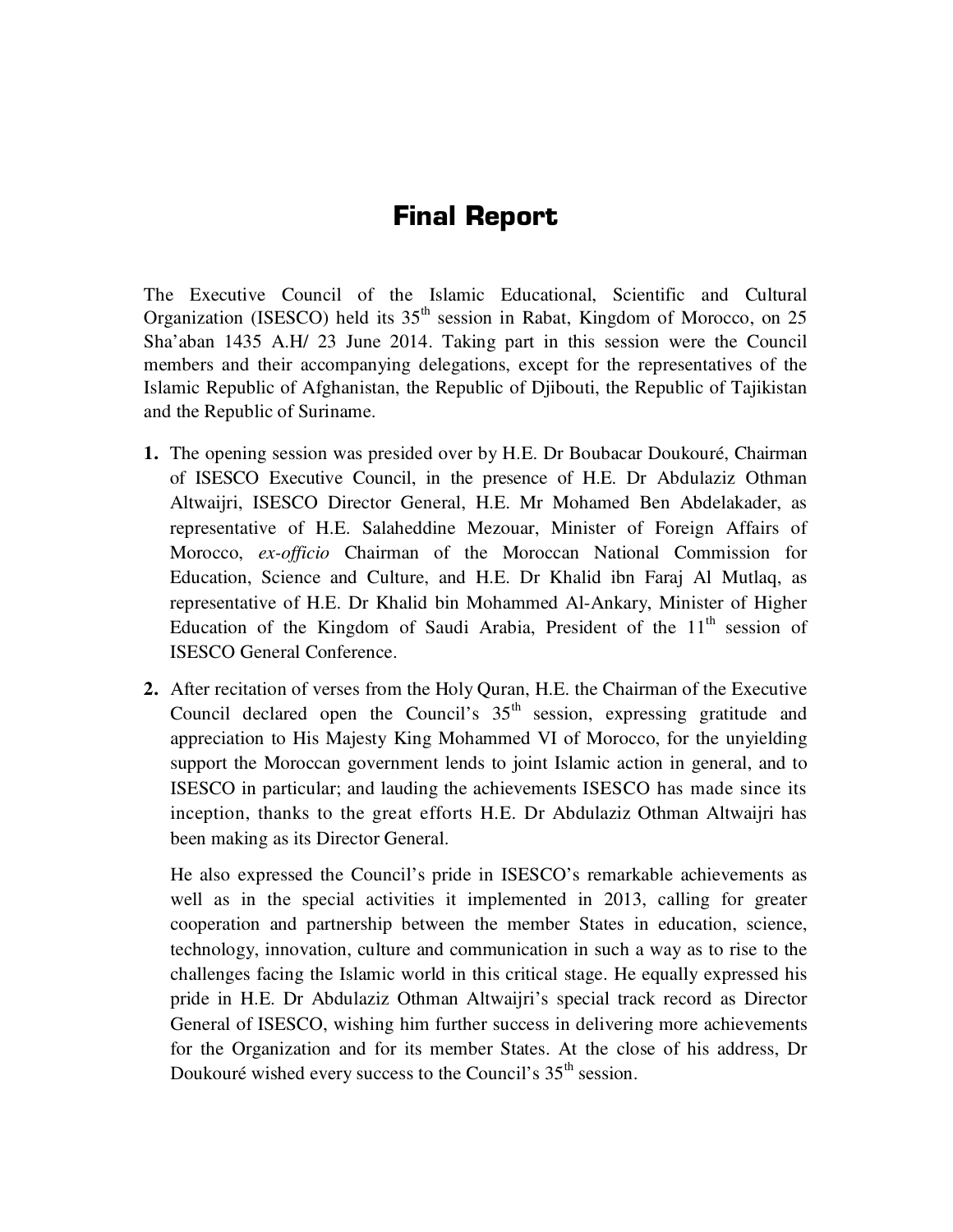**3.** The floor was then given to ISESCO Director General, H.E. Dr Abdulaziz Othman Altwaijri, who welcomed the Council's Chairman and members, and expressed gratitude and recognition to His Majesty King Mohammed VI of Morocco and to Their Excellencies and Highnesses the heads of the member States and their governments for their continued support to ISESCO to forge ahead with its duties in the best conditions.

His Excellency explained that, as the first year of the current Action Plan, 2013 was a special year during which the Organization has managed to materialize 385 out of the 445 pre-defined achievements, with an implementation rate of 87%. This high percentage, the Director General explained, reflects the extent of the continuous efforts made by ISESCO, and the importance of ISESCO's track record over more than thirty years of existence.

Meanwhile, the Director General recalled that the resources ISESCO obtains from the member States are still below the standard required for a full implementation of its three-year Action Plan, which compels the Organization to seek off-budget resources to cope with this situation, noting particularly the unremitting rewarding efforts he has been devoting to this end. In the same vein, he explained that the initiatives he carries out under the General Policy item are aimed at strengthening cooperation ties with Member States, parallel institutions and Muslim minorities and communities, expanding the organization's outreach and role in international affairs, and ensuring field follow-up to its activities. This, he added, has contributed a great deal to the steady development of the Organization.

His Excellency the Director General stressed that any effective response to the challenges of integrated development in the Islamic world must inevitably involve targeted action aimed to overhaul the education system, develop science and technology, promote innovation, modernize culture and enhance its role as a powerful vector of community service, and boost access to the information society, which together constitute the vital fields of ISESCO's action. The Director General concluded his address by wishing every success to the current session of the Council.

**4.** Afterwards, the Council heard the address of H.E. Mr Salaheddine Mezouar, Minister of Foreign Affairs and Cooperation of the Kingdom of Morocco, Chairman of the Moroccan National Commission for Education, Science and Culture, which was read out on his behalf by H.E. Mr Mohamed Ben Abdelkader, member of the Executive Council for the Kingdom of Morocco. In his address, Mr Mezouar welcomed the members of the Executive Coucil, lauding the valuable efforts carried out by the working team of ISESCO, under the wise leadership of H.E. the Director General, Dr Abdulaziz Othman Altwaijri, and reiterating the commitment of the Kingdom of Morocco to maintaining its full support for the organization to fulfill its noble mission. He pointed out that the role of ISESCO has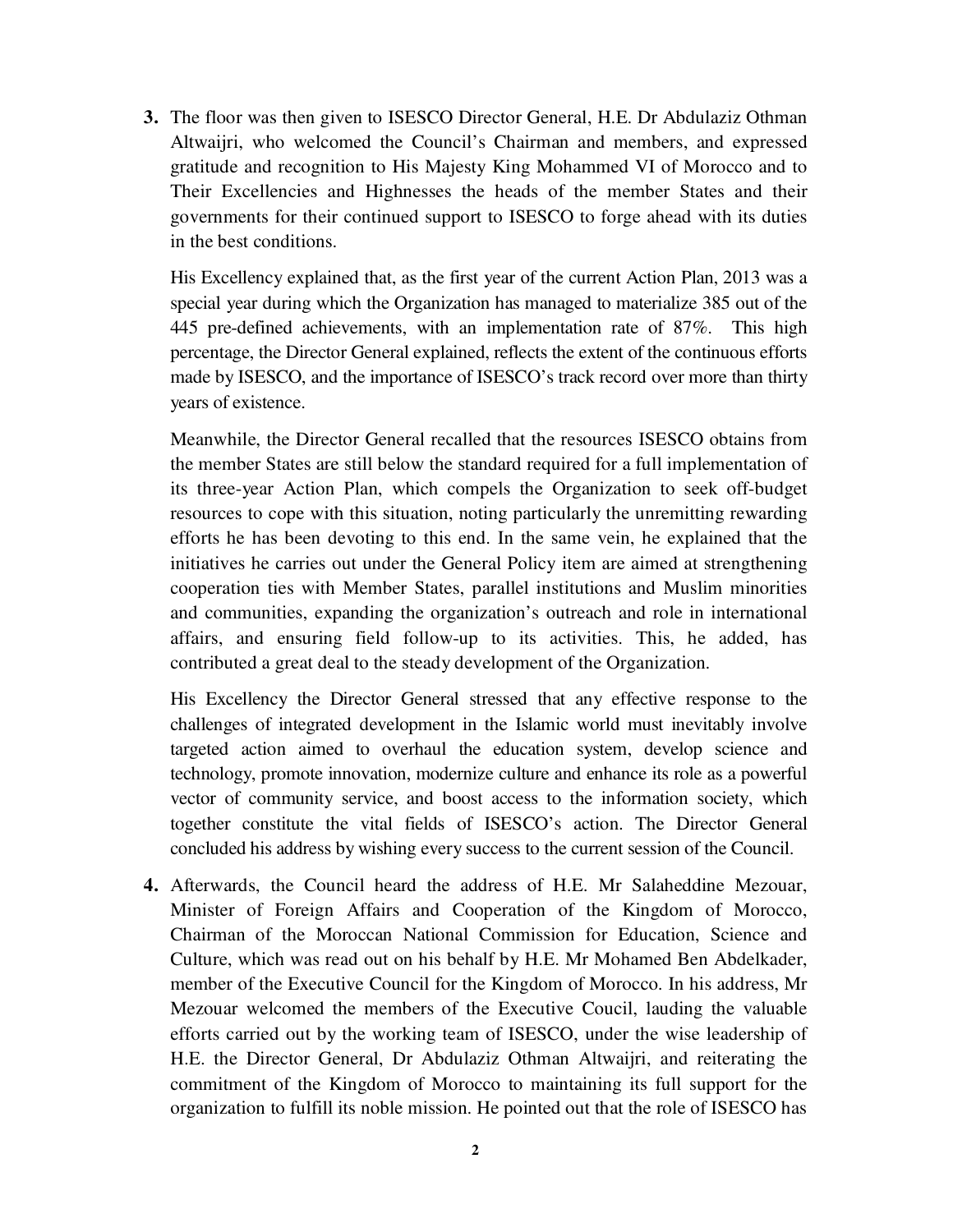proved relevant more than ever before, since the future of the Muslim countries and their peoples hinges upon their work today in the fields of education, science, culture and communication, all of which form the vanguard of comprehensive cultural development and investment in the future, based on the valorization of the human capital as the most precious asset of the Muslim world. In the same vein, he invited ISESCO to develop an advanced education strategy aimed to promote spiritual, intellectual and social development, and to consolidate the cultural identity of Muslim communities. At the close of his address, the Minister wished success to the current session.

- **5.** At the close of the opening session, a tribute was paid to H.E. Mr Ismail Mohammed Abdel Ghani Khader, Secretary General of the Palestinian National Commission for Education, Culture and Science, and member of ISESCO Executive Council, on the occasion of the end of his mandate. On that occasion, Mr Khader expressed gratitude and appreciation to the Organization, to its Director General and staff and to the members of the Executive Council, praising the development achieved by ISESCO over more than three decades, during which it has become a reference institution in the fields of science, education and culture thanks to the efforts of its Director General and staff.
- **6.** Afterwards, the members of the Executive Council posed for a souvenir photo at the Islamic Solidarity Hall.
- **7.** At the beginning of the first working session, the Chairman of the Executive Council expressed his thanks to the Organization's Director General and his assistants, including directors, heads of division and experts, for their support and compassion following the loss of his son. He then praised the major achievements of the Organization, the latest of which was the organization, at its headquarters, of the 25th Annual Session of the Crans Montana Forum, which was marked by the participation of a host of African and European heads of State, heads of government and businesspeople, and which was devoted to the theme: "Heading to the South-South: Not Only a Strategy but a Necessity".

His Excellency then welcomed the new members of the Council, namely the representatives of the Islamic Republic of Iran, the Islamic Republic of Pakistan, the People's Republic of Bangladesh, the Republic of Togo, the Republic of the Sudan, the Republic of Gabon, the Republic of Guyana, the Union of the Comoros, the Republic of Maldives, Malaysia, the State of Libya, the Arab Republic of Egypt, the Kingdom of Morocco and the Islamic Republic of Mauritania.

Thereafter, the Chairman of the Executive Council presented the Draft Agenda and Draft Programme of the 35<sup>th</sup> session of the Executive Council, which were adopted.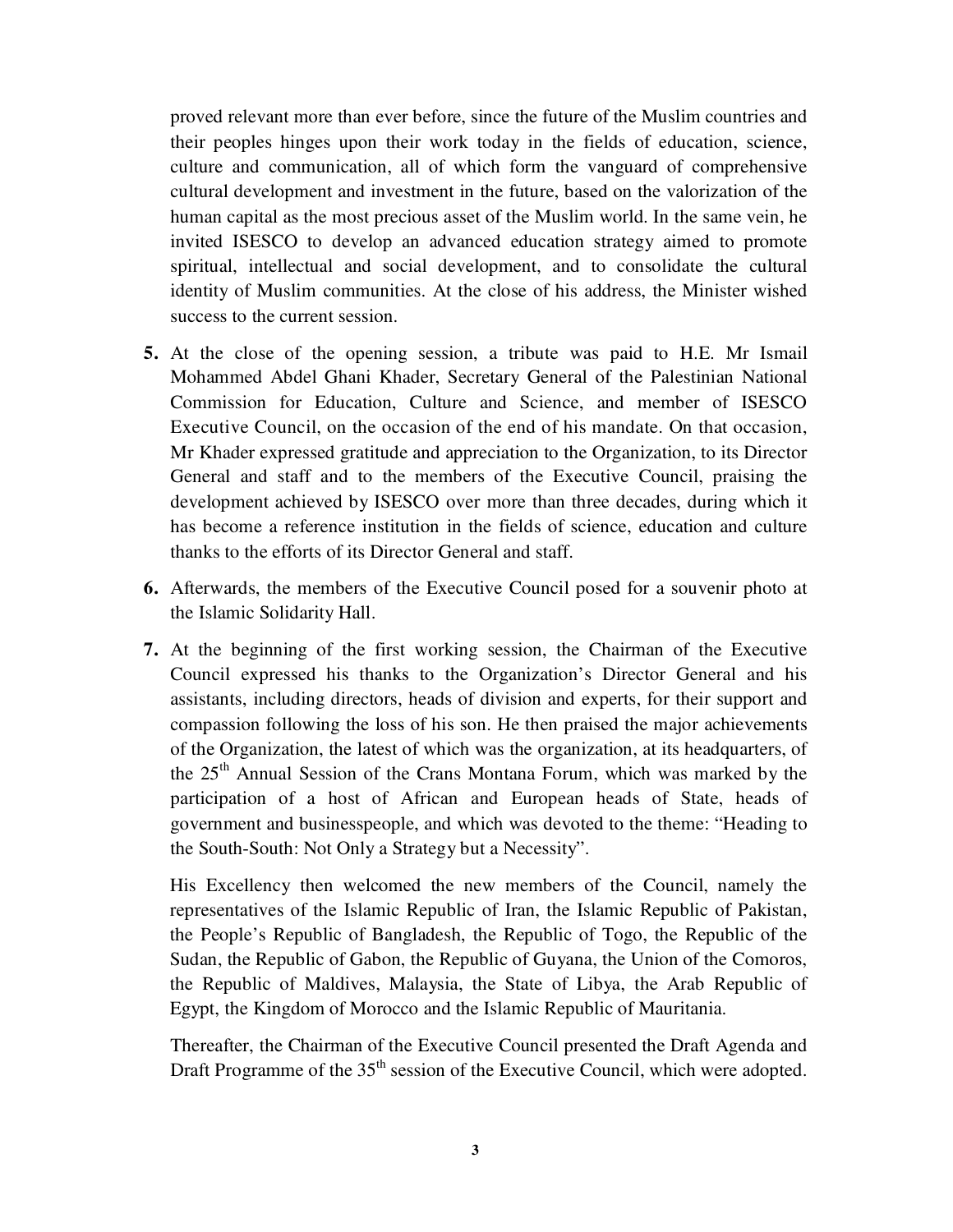- **8.** For his part, the Director General presented the reports and documents placed on the agenda of the Council's  $35<sup>th</sup>$  session, providing an account of ISESCO's major achievements in 2013, which was the first year of the Action Plan for 2013-2015. He also presented the financial data and figures concerning the closing accounts for 2013, as well as those relating to the Member States' contributions to ISESCO's budget and the efforts being made to redress the financial situation of the Organization for the same year. He then presented the Broad Lines of the Draft Three-Year Action Plan and Budget for 2016-2018. Similarly, the Director of the Audit Company presented the Company's audit report for 2013, and the Chairman of the Financial Control Committee presented the Committee's report for 2013.
- **9.** After the introductory notes and presentations made by the Director General, and following due consideration and discussion of the relevant reports and documents placed on the agenda of the Council's  $35<sup>th</sup>$  session, the Council members made several observations and suggestions which can be summed up as follows:

## **10.With regard to the Report of the Director General on ISESCO's Activities for 2013 (Document EC 35/2014/2.1)**

- Welcoming the proposal of H.E. the Director General to appoint two new Muslim ambassadors of ISESCO for dialogue between cultures and civilizations, namely H.E. Dr Yahya Pllavicini, Vice President of the Milan-based Italian Islamic Religious Community (COREIS), and Dr Rashid Shaz, a young scientist from India.
- Commending the Organization's outstanding achievements in its fields of competence as detailed in the Director General's activity report, and congratulating the Director General and his assistants on their efforts.
- Intensifying the Organization's efforts towards the integration of children with special needs and providing appropriate training for those in charge of this sector.
- Paying more attention to addressing attacks against schools and their affiliates in the members States, and inviting the Organization to coordinate with human rights organizations to respond to such attacks and to ensure children's right to education.
- Intensifying efforts to address the root causes of extremism, zealotry and terrorism, and calling for the adoption of new programmes under the organization's plans devoted to the management of related crises in the member States.
- Enhancing coordination with the regional and international organizations having similar interests in a bid to avoid overlap and duplication of programmes and projects.

## **The Council then adopted the Report of the Director General on ISESCO's Activities for 2013 as contained in Decision EC 35/2013/D.2.1.**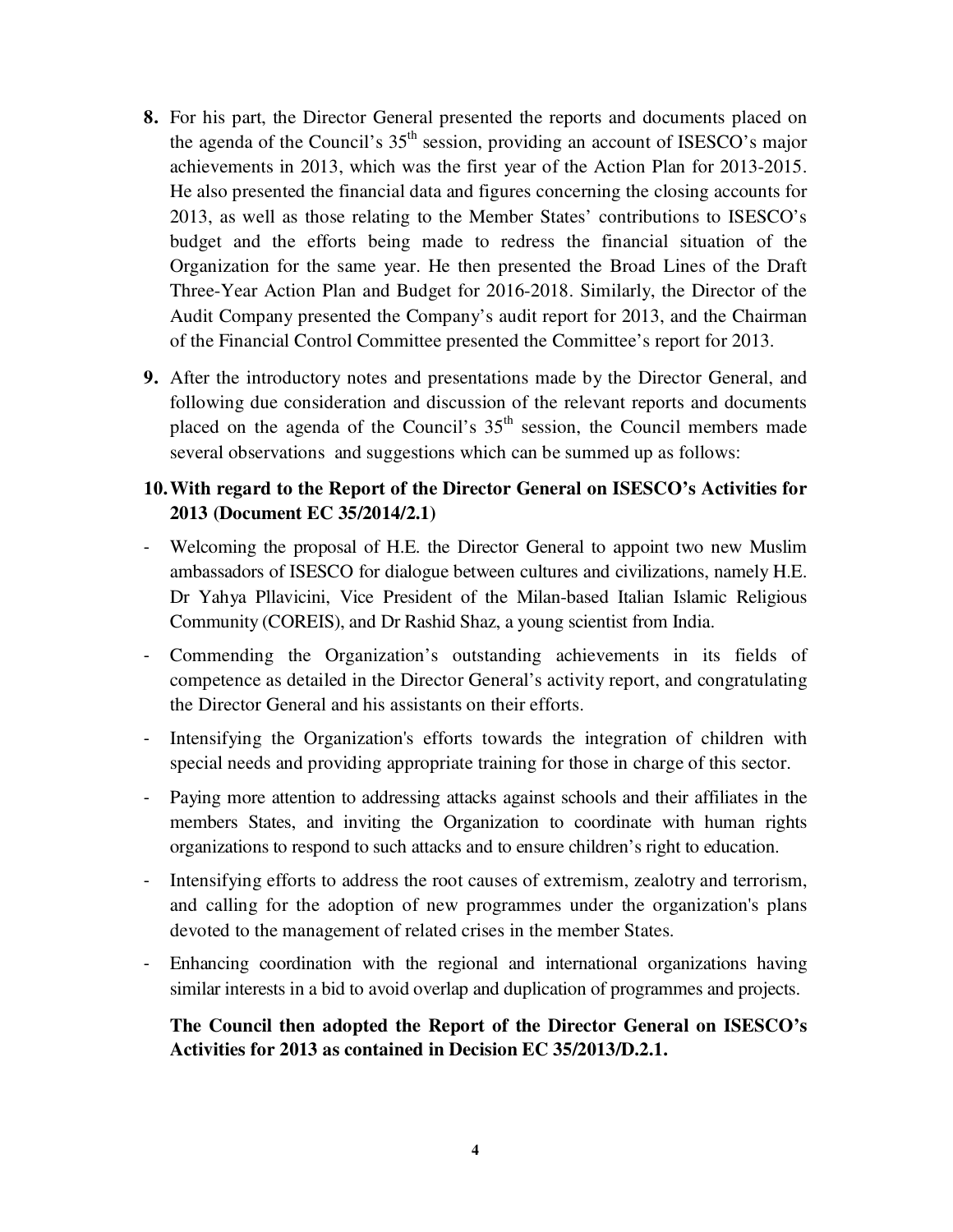- **11. The Council then adopted the Financial Report of the Director General and Closing Accounts for 2013, Report of the Audit Company and Report of the Financial Control Committee for Financial Year 2013 as contained in Decision EC 35/2014/D.2.2.**
- **12.The Council also adopted the Report of the Director General on Member States' Contributions to the Organization's Budget and on Redressing the Organization's Financial Situation for 2013 as contained in Decision EC 35/2014/D.2.3.**
- **13.With regard to the Broad Lines of the Draft Three-Year Action Plan and Budget for 2016-2018 (Document EC 35/2014/3.1)**
- Commending the Broad Lines of the Draft Three-Year Action Plan and Budget for 2016-2018.
- Emphasizing the importance attached by the General Directorate of ISESCO to youth issues in the Draft Three-Year Action Plan and Budget for 2016-2018, and calling for addressing the role of youth development and their participation in development-related issues as a strategic goal of the plan, through the establishment of a youth council under the supervision of ISESCO that will be convened ahead of the Executive Council's sessions, with as mission to contribute to formulating projects and proposals to activate young people's role in the development of their communities.
- Suggesting the holding of a coordination meeting of the Executive Council members as part the Council's sessions in order to discuss and adopt educational, scientific and cultural projects to be implemented for the benefit of the member States, using off-budget resources.
- Stressing the need to focus on quality projects and inviting ISESCO to technically support such projects and approach donors to finance them.
- Allocating more activities for promoting the true image of Islam and countering Islamophobia, extremism, violence and extremism, especially among young people.
- Reviewing the educational systems, the education ladder and the curricula, as well as textbooks in a bid to remove all their content inciting to intolerance and rejection of the other, and designing curricula on moderate Islam to be taught at all education stages.
- Promoting respect for cultural diversity and dialogue among cultures, civilizations and followers of religions, fostering a culture of human rights, and urging support for the relevant programmes and conferences of the member States.
- Highlighting the achievements of the member States in the fields of education, science and culture and facilitating exchange of relevant successful experiences among them.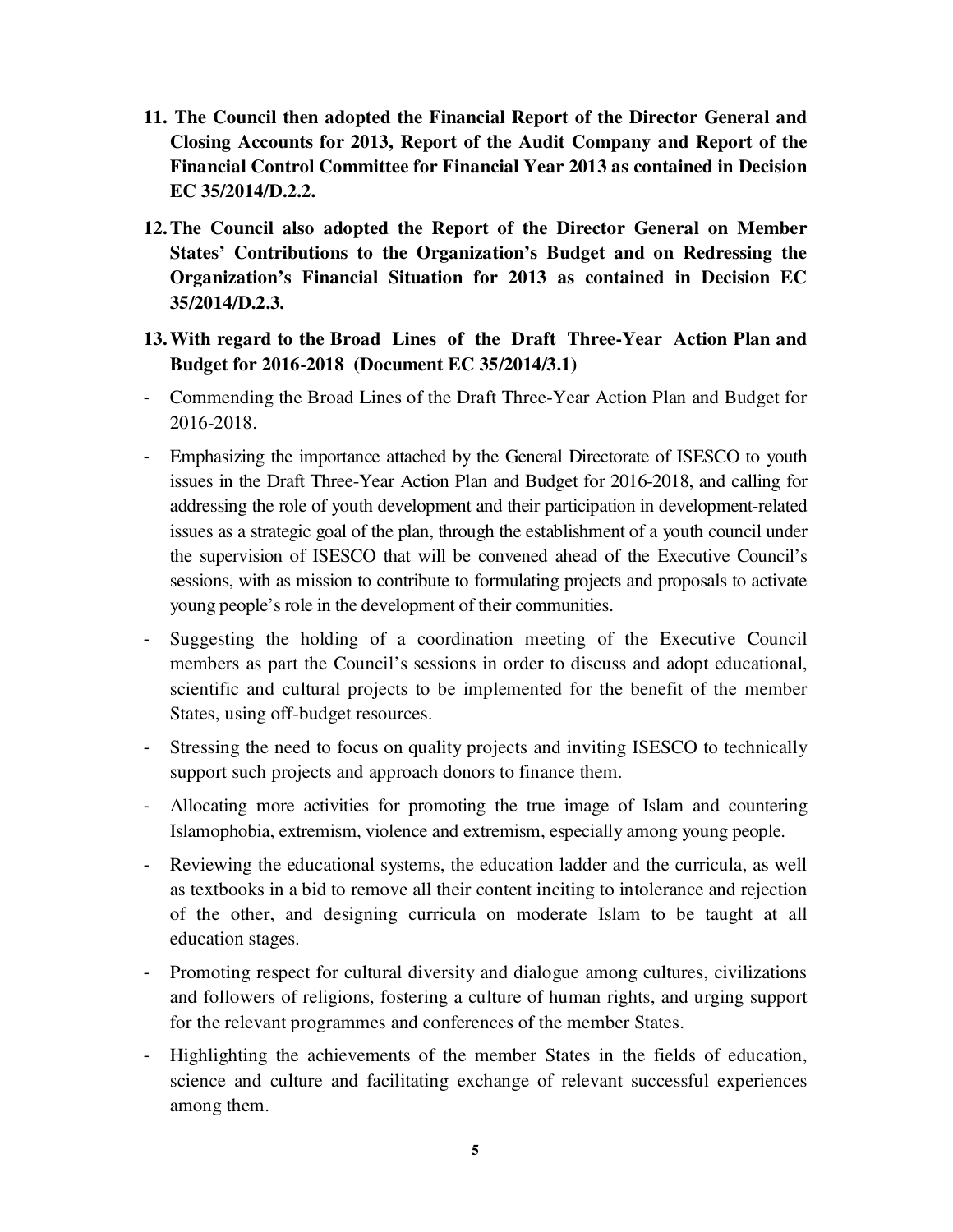- Paying greater attention to strengthening governance and equal opportunities at all education stages, and adopting uniform quality standards of education in the member States to ensure highly competitive outputs likely to meet the requirements of the labor market.
- Inviting ISESCO to develop scientific cooperation among the member States through facilitating exchange of visits and experiences among scientists and publishing their works and findings to facilitate access to them, and identifying the available educational, scientific and cultural competencies in the Muslim world.
- Responding to international agreements pertaining to the Organization's fields of competence and to member States' commitments in this connection when developing and implementing the Action Plan and Budget for 2016-2018.
- Giving further attention to the development of original education as well as to its institutions, curricula and staff, and conducting field studies on its state, particularly in African countries, in order to evaluate it and incorporate it into the formal education system and formalize recognition of its degrees.
- Intensifying efforts to promote the Arabic language in the member States and in the institutions of Muslims outside the Islamic world through providing appropriate mechanisms for training teachers, developing modern curricula, setting the relevant academic standards and organizing specialized conferences.
- Taking note of the written proposals and observations presented by some members of the Executive Council to the General Directorate regarding the items placed on the session's agenda. It was recommended to take these proposals and observations into account, given their importance.

**The Council then adopted the Broad Lines of the Draft Three-Year Action Plan and Budget for 2016-2018 as contained in Decision EC 35/2014/D.3.1.**

- **14.The Council invited the Government of the Kingdom of Saudi Arabia to nominate H.E. Dr Abdulaziz Othman Altwaijri for a new three-year term as ISESCO Director General, as from 1 January 2016, in accordance with the relevant procedures in force, recommending to ISESCO General Conference that it re-elect him to the said post and for the said period. On that occasion, the Council thanked the Director General for his sustained tremendous efforts which earned the Organization its successful track record in its areas of competence, and an outstanding position on the international scene, as contained in Decision EC 35/2014/D.**
- **15.**The Council decided to issue a communiqué denouncing the extremist acts and sectarian conflicts taking place in some parts of the Islamic world, and urging officials in the Muslim world to intensify their efforts to strengthen the bonds of harmony and reconciliation, and to preserve the unity and cohesion of the Ummah.